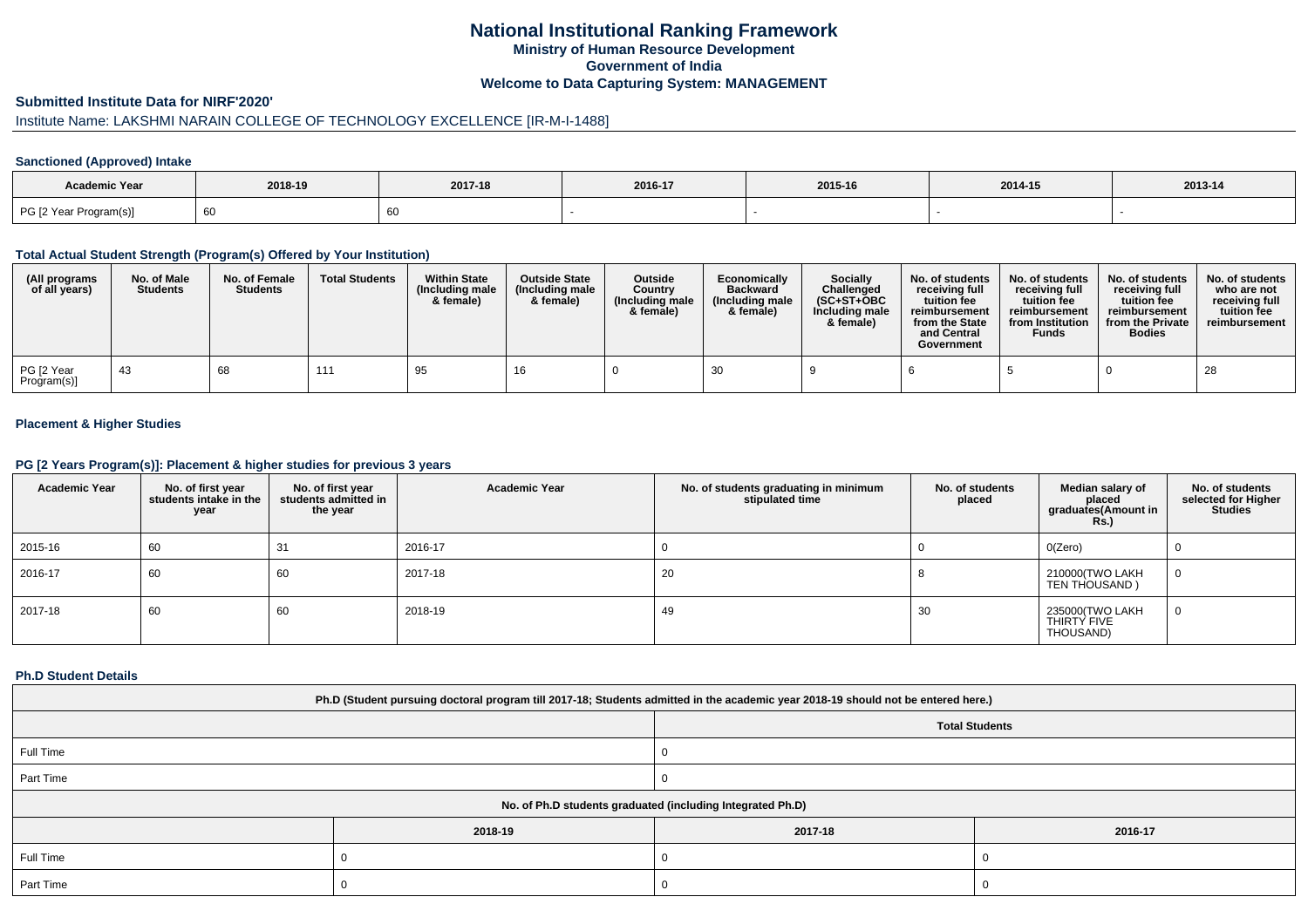#### **Financial Resources: Utilised Amount for the Capital expenditure for previous 3 years**

| <b>Academic Year</b>                                                                                                                                                           | 2018-19                                              | 2017-18                                        | 2016-17                |  |  |
|--------------------------------------------------------------------------------------------------------------------------------------------------------------------------------|------------------------------------------------------|------------------------------------------------|------------------------|--|--|
|                                                                                                                                                                                | <b>Utilised Amount</b>                               | <b>Utilised Amount</b>                         | <b>Utilised Amount</b> |  |  |
| Annual Capital Expenditure on Academic Activities and Resources (excluding expenditure on buildings)                                                                           |                                                      |                                                |                        |  |  |
| Library (Books, Journals and e-Resources only)                                                                                                                                 | 24360 (TWENTY FOUR THOUSAND THREE HUNDRED<br>SIXTY)  | 0 (ZERO)                                       | 0 (ZERO)               |  |  |
| Expenditure on setting up/upgradation of laboratory                                                                                                                            | 26370 (TWENTY SIX THOUSAND THREE HUNDRED<br>SEVENTY) | 27910 (TWENTY SEVEN THOUSAND NINE HUNDRED TEN) | 0 (ZERO)               |  |  |
| Other expenditure on creation of Capital Assets (For setting up<br>classrooms, seminar hall, conference hall, library excluding<br>expenditure on Land , Building, Roads etc.) | $0$ (ZERO)                                           | 0 (ZERO)                                       | 0 (ZERO)               |  |  |

#### **Financial Resources: Utilised Amount for the Operational expenditure for previous 3 years**

| <b>Academic Year</b>                                                                                                                                                                           | 2018-19                                                        | 2017-18                                                              | 2016-17                                                                  |  |  |
|------------------------------------------------------------------------------------------------------------------------------------------------------------------------------------------------|----------------------------------------------------------------|----------------------------------------------------------------------|--------------------------------------------------------------------------|--|--|
|                                                                                                                                                                                                | <b>Utilised Amount</b>                                         | <b>Utilised Amount</b>                                               | <b>Utilised Amount</b>                                                   |  |  |
| <b>Annual Operational Expenditure</b>                                                                                                                                                          |                                                                |                                                                      |                                                                          |  |  |
| Salaries (Teaching and Non Teaching staff)                                                                                                                                                     | 3235400 (THIRTY TWO LAKH THIRTY FIVE THOUSAND<br>FOUR HUNDRED) | 3035441 (THIRTY LAKH THIRTY FIVE THOUSAND FOUR<br>HUNDRED FORTY ONE) | 2845256 (TWENTY EIGHT LAKH FORTY FIVE THOUSAND<br>TWO HUNDRED FIFTY SIX) |  |  |
| Maintenance of Academic Infrastructure or consumables and<br>other running expenditures(excluding maintenance of hostels<br>and allied services, rent of the building, depreciation cost, etc) | 145000 (ONE LAKH FORTY FIVE THOUSAND)                          | 185000 (ONE LAKH EIGHTY FIVE THOUSAND)                               | 67502 (SIXTY SEVEN THOUSAND FIVE HUNDRED TWO)                            |  |  |
| Seminars/Conferences/Workshops                                                                                                                                                                 | $0$ (ZERO)                                                     | $0$ (ZERO)                                                           | $0$ (ZERO)                                                               |  |  |

### **Sponsored Research Details**

| <b>Financial Year</b>                    | 2018-19 | 2017-18 | 2016-17 |
|------------------------------------------|---------|---------|---------|
| Total no. of Sponsored Projects          |         |         |         |
| Total no. of Funding Agencies            |         |         |         |
| Total Amount Received (Amount in Rupees) |         |         |         |
| Amount Received in Words                 | Zero    | Zero    | Zero    |

## **Consultancy Project Details**

| <b>Financial Year</b>                    | 2018-19 | 2017-18 | 2016-17 |
|------------------------------------------|---------|---------|---------|
| Total no. of Consultancy Projects        |         |         |         |
| Total no. of Client Organizations        |         |         |         |
| Total Amount Received (Amount in Rupees) |         |         |         |
| Amount Received in Words                 | Zero    | Zero    | Zero    |

## **Executive Development Program/Management Development Programs**

| inancial Year <del>-</del> |         | 2017-18 | 0.01017 |
|----------------------------|---------|---------|---------|
|                            | 2018-19 |         | 2016-17 |